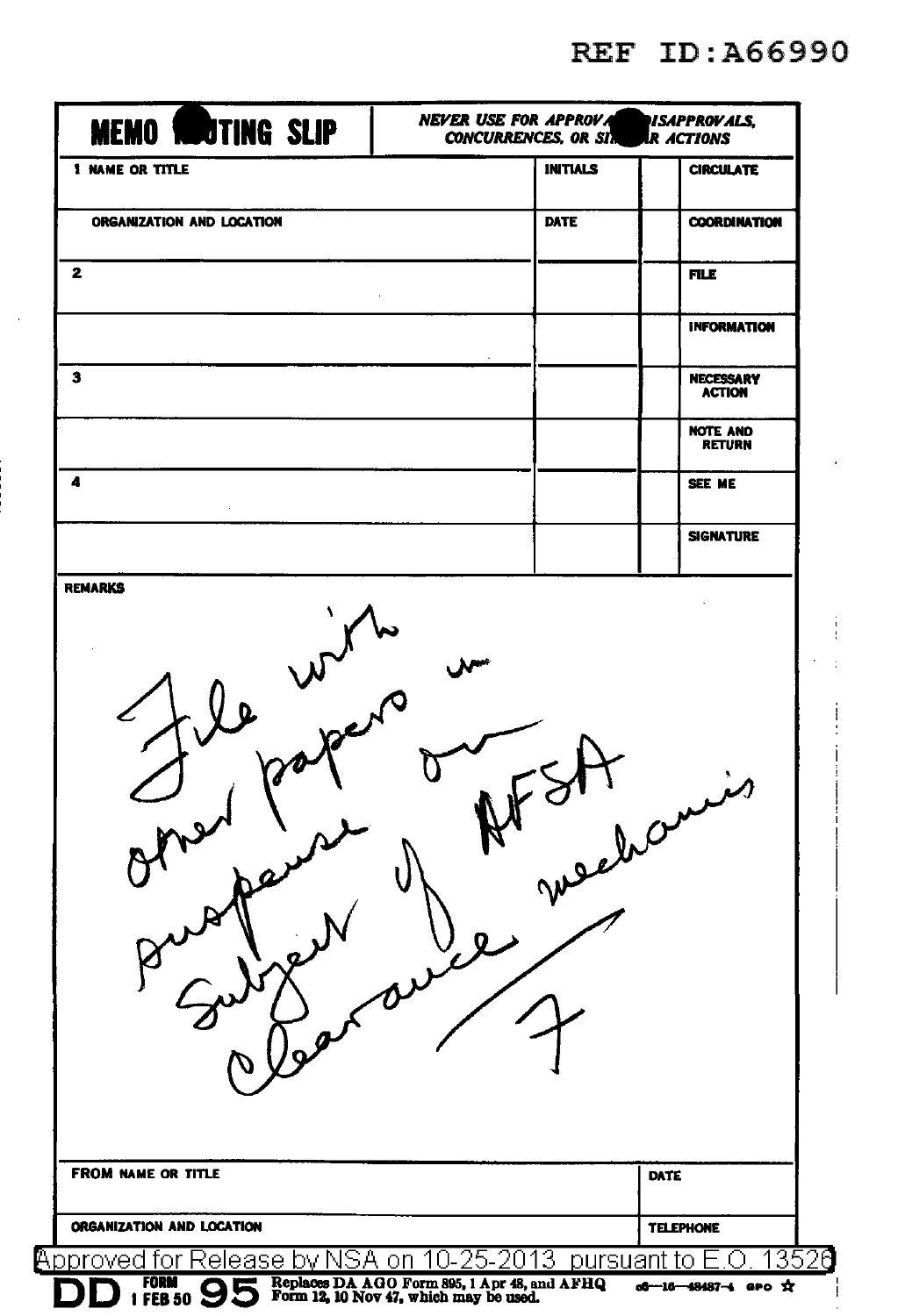REF ID: A66990

| <b>MEMO ROUTING SLIP</b>                                          |                                                                                                   | ver use for apprevals, disapproval <b>s.</b><br><b>CONCURRENCES. OR SIMILAR ACTIONS</b> |                   |                                                                |
|-------------------------------------------------------------------|---------------------------------------------------------------------------------------------------|-----------------------------------------------------------------------------------------|-------------------|----------------------------------------------------------------|
| 1 NAME OR TITLE                                                   | LΔ                                                                                                | INA                                                                                     |                   | <b>CIRCULATE</b>                                               |
| ORGANIZATION AND LOCATION                                         | 2                                                                                                 | 6 Mar                                                                                   |                   | <b>COORDINATION</b>                                            |
| 2                                                                 |                                                                                                   |                                                                                         | JUN               | <b>FILE</b><br>$2$ 1937                                        |
|                                                                   |                                                                                                   |                                                                                         |                   | INFORMATION                                                    |
| 3<br>m.7                                                          |                                                                                                   |                                                                                         |                   | NECESSARY<br>ACTION                                            |
|                                                                   |                                                                                                   |                                                                                         |                   | <b>NOTE AND</b><br><b>RETURN</b>                               |
|                                                                   |                                                                                                   |                                                                                         |                   | <b>SEE ME</b>                                                  |
|                                                                   |                                                                                                   |                                                                                         |                   | SIGNATURE                                                      |
| $\overline{\mathcal{H}}$                                          | <b>MAVIS</b>                                                                                      | M. HETHERINGTON<br>COLONEL, USAF<br>DEPUIY DIRECTOR                                     |                   |                                                                |
| <b>FROM MAME OR TITLE</b><br>ORGANIZATION AND LOCATION<br>FORM 95 | Replaces DA AGO Form 895, 1 Apr 48, and APHQ <sup>13</sup> Form 12, 10 Nov 47, which may be used. |                                                                                         | DATE<br><b>DA</b> | 11<br>a<br><b>TELEPHONE</b><br>دخت<br>V<br>of-16-48487-4 aro x |